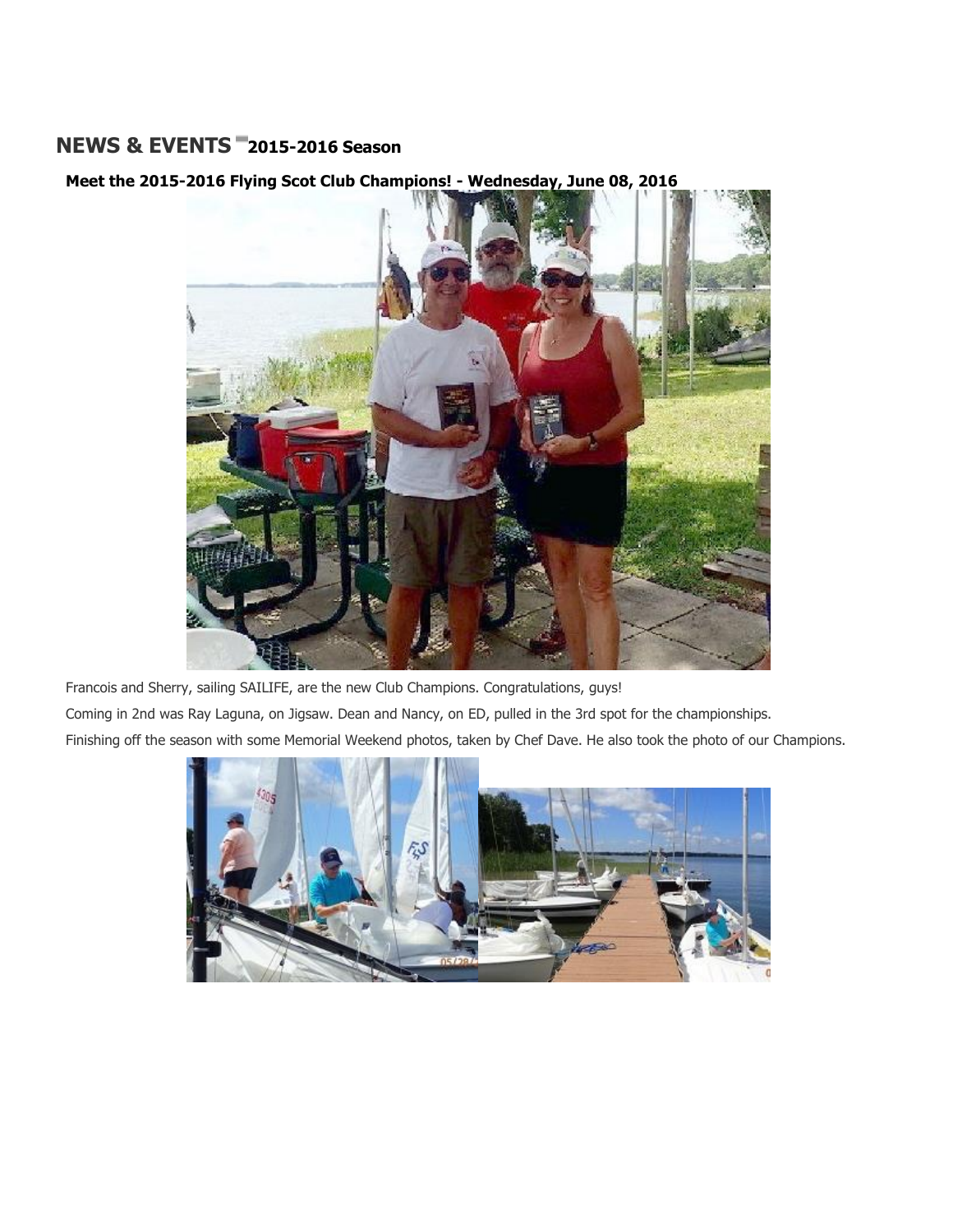

## **End of Season Wrap-Up - Monday, May 16, 2016**

The end of the Collene Series, last weekend, wraps up the season's competitive sailing. For the Saturday series, Jigsaw, with Ray at the helm, takes the top honors, followed by Sailife, with Francois and Sherry. Rob, on FS4171, and doing a lot of single-handing, took the 3rd spot. The Collene Sunday series had Jigsaw at the top again, with Sailife in 2nd place. Ghost, with Dave and Arial, was number three.

The season's Saturday Series was remarkable in the high turnouts. More on that later. Jigsaw, with Ray and his various crews of two Jims, Jeff, and Edward, took 1st place. Francois and Sherry, on Sailife came in 2nd place. Gus, on August Moons, took 3rd. For the Sunday Series, Sailife won the top spot, followed by Dean and Nancy, on ED. Rob, sailing FS4171, gets the 3rd place.

The Club Flying Scot Champions for the 2015-16 season are Francois and Sherry, sailing Sailife. Congratulations, guys! The racing was close all year, point-wise, and Sailife was consistent all season. 2nd place goes to Jigsaw, with Ray and his crews. Another shocker, Dean and Nancy, on ED, managed to squeak by August Moons for the second year in a row, by one point to take the 3rd spot.

Here are some fun facts for the year;

- 24 different Flying Scots sailed in this season a club record.
- 24 Scots in the Saturday Series
- 16 Scots in the Sunday Series
- The highest, single day turn-out was 18 boats, on 2/6/16, the week before the GWBR another club record for the Scots
- There were numerous days with 9, 10, and 11 boats
- The GWBR had 41 Flying Scots on the water the first day a Florida District record. 20 of those came from LESC!
- There are 36 sailing days in our season, and we raced on 28 of those.
- there are 108 possible races in a season, and we sailed in 71 of those this year.

The Memorial Day weekend is the last official event of the season, with fun races on Saturday and Sunday. The Summer Sailstice will be held on June 18 this year.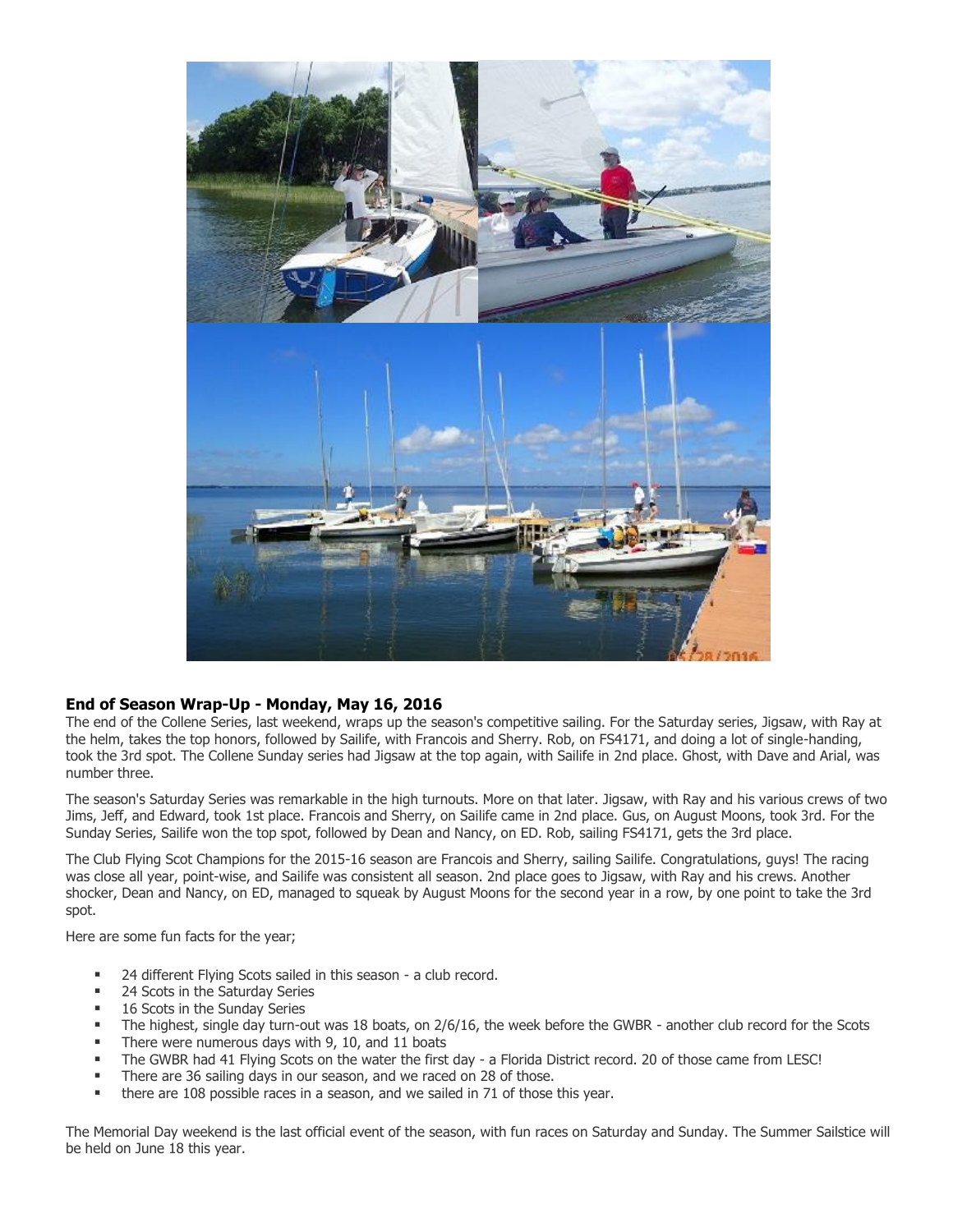# **Week 4 - 2015-2016 Collene Series - Thursday, April 21, 2016**

It's been awhile, with so many things going on in "Sailing world", and in "Other". And things are still happening!

It's been a crazy series, too, with higher-than-normal winds more frequently. Overall a good thing, making for some great regattas this early spring, and good club racing too. Sometimes a blowout, though, either by RC decree, or by good prudence.

Now to the racing of almost two weeks ago, with much detail missing. The first race on Saturday was a survival race. The RC clocked 15 to 18 at the beginning. After that, there was enough moderation to get in two more races with only boisterous winds. Jigsaw, Ghost, and FS4171 took the three 1st place finishes, in that order. Sunday's racing time saw winds in the 8 to 10 range, but they slowly built into the afternoon. It was a good racing day! Three races were run, with the three top finishers being Ghost, Jigsaw, and August Moons, in that order.

It's nice to see the top dogs mixing it up a bit! On each day, there were three different 1st place finishers, four different 1st place finishers in two days!

Now move up to the next weekend, last weekend. The seventh and final Flying Scot Florida District circuit regatta was held at LESC - a unique, second, district regatta in a season, due to dock construction at the usual host club. More high winds on Saturday, barely under the club's safety policy of 20/gusts 25. Before the start, there was a gust recorded at 29 on the signal boat. Winds steady in the high teens. Here's a fun progression - 23 boats pre-registered, 16 boats registered onsite, on Saturday 11 boats dared to go out, 9 boats started, 6 boats finished the two races held, 5 boats immediately came back in, and 1 boat capsized and swamped. Jeff and Scott, on Bottsyacht, took a 3rd place finish, and Scott and Monte, on Marooned, took 4th place. Congratulatons! If there could possibly be a way to top that, then it would be that the Bottsyacht placed 4th, overall, in the Florida District Circuit, too! High honors in that group!

There are two more weekends in the Collene Series. This weekend is #5. After racing on Saturday, the AGM, Annual General Meeting, will be held. This is an important event in club administration, and all members should attend. There will be new board members to vote on, and a general review of club events and finances. If you cannot attend, at least send your proxy in to the Secretary.

#### **Week 1 - 2015-2016 Collene Series - Monday, February 29, 2016**

The first weekend of the Collene Series was a near bust. Nine Scots showed up to sail in Saturday's light air. The RC managed to get in two races, before calling it a day. Sunday's light winds did not warrant setting a course, and no races were held.

#### **Week 4 - 2015-2016 Norton Series - Tuesday, February 09, 2016**

This year's Norton Series was one of extremes. The winds on Lake Eustis for this two month period were higher than usual. So high, in fact, that the Sunday series was cancelled three times out of four! This is the first time in recent memory that there was only one Sunday raced, way back at the end of December, with three races total in the series - a great gift for one lucky boat! Ah, but the Saturday racing more than made up for it. The turnouts have been extraordinary! Three, out of the four Saturdays raced, had more than twelve Scots on the line, and this last Saturday broke a club Scot record with eighteen Flying Scots racing! Cold rain cut the day short at two races, but sailing with that many boats was a real treat, even in the rain.

Ray and Edward, on Jigsaw, won the day's racing with two bullets. Jigsaw takes the Saturday Series 1st spot. Frank and Debbie, on Deborah J, take this Saturday's 2nd place, and Dave and Arial, on Ghost won 3rd place for the day. Ghost is the Series 2nd place winner, one point behind Jigsaw. Larry and Dave, with help from Jim, on Ketchup, round out the Series winners in 3rd place.

The Sunday Series is the complete antithesis of Saturday's racing, with only one day sailed, three races run, and five boats in attendance. In what can only be described as a gift from the gods, Dean and Nancy, on ED, got two bullets and take the series, such as it is. One point behind was Sailife, with Francois and Sherry, in the 2nd spot. Jeff and Scott, on Bottsyacht, were tied on points with Rob and Izak, on FS4171, with Bottsyacht winning the tie-breaker to take 3rd place in the series. Congratulations on your first club racing trophy, guys!

This weekend is the George Washington's Birthday Regatta, the GWBR! This is #5 in the Florida District Point Series. As of now, there are 38 Flying Scots pre-registered, with the promise of a few more. We just might hit 40 Scots this year - a GWBR record, if we do! What's more is that 20 Scots from LESC plan to attend! Yet another record!

#### **Week 3 - 2015-2016 Norton Series - Monday, January 18, 2016**

It was another beautiful sailing day on Saturday of week 3 in the Norton Series. Sunny skies, fair winds, and a whole bunch of Flying Scots! Thirteen boats were on the line to race. There were three races and three different 1st place winners. The top three for the day were Dave and Arial, on Ghost, in 1st place, Rob and Charley, on FS4171, in the 2nd spot, and Larry and Dave, on Ketchup, taking 3rd. The series standings have Ghost in 1st, Jigsaw, with Ray and Edward, in 2nd, and Ketchup in 3rd place. There were a couple of interesting points to note. In what may be the first time ever in a club race, there was a general recall for the Flying Scots in one of the races - so many boats that the RC couldn't tell who all were OCS! This is a good problem to have! Also, we had guest sailors, John and B.E., on FS3992, joining us. John will be joining the club, in spite of the fact that he found our resident weed patches right off the bat. That put a damper on his racing.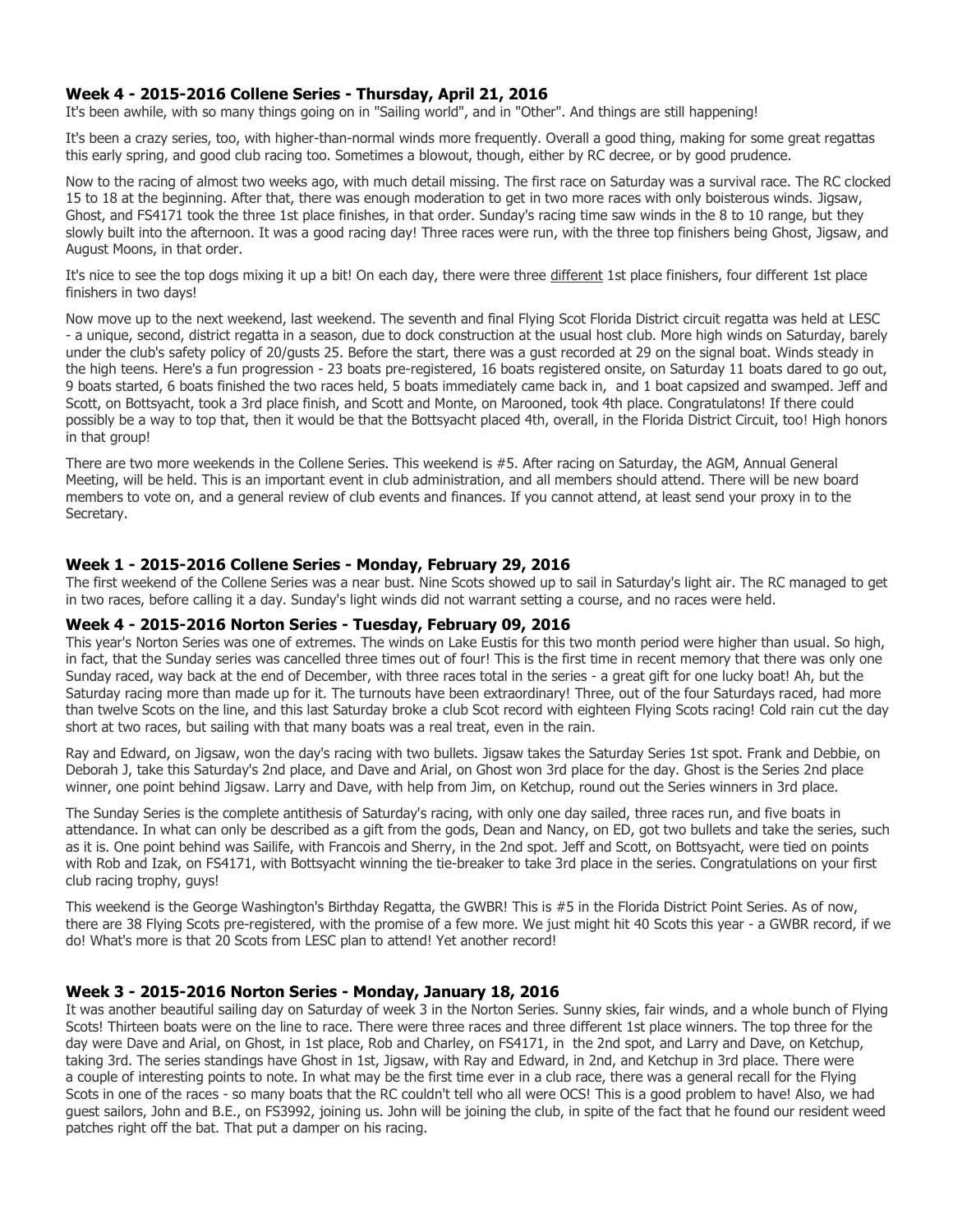Sunday was another bust, with winds too high to set a course. They were in the high teens and twenties for a good part of the day, with gusts coming in much higher.

We have two weeks off from club racing. The next outing is Feb. 6 & 7. The GWBR is the following week. Get signed up for that one! Pre-registration discount ends on Jan. 31. Register at the following link.

<http://www.regattaregistration.com/default.aspx?page=default>

#### **Week 2 - 2015-2016 Norton Series - Monday, January 04, 2016**

The first club racing weekend of the new year saw chilly temps and cold rain. Saturday was a fair day to be on the water. Not too cold, no rain, decent wind, and LOTS of boats! Thirteen Flying Scots showed up to race! That ties the record from the end of last year, for the highest turnout of our fleet in a club race.

Top honors in Saturday's three races went to Ghost, with Dave and his ace crew of Arial, Ava, and Grace. Jigsaw, with Ray and Edward, was one point behind, taking the 2nd spot. New fleet members, Frank and Debbie, sailing the Deborah J, showed us how it's done up North, by being the day's 3rd place winners. After four races, the Saturday series standings have Larry and Dave, on Ketchup, in 1st place, tied on points with Ghost, which lost the tie-breaker to get 2nd. Jigsaw, one point behind, is the series 3rd place winner. Only four points bracket the first five places in the standings! This is turning into a great series!

On Sunday, the weather turned for the worst, with colder temps in the mid 50s, and drizzle and rain. A few die-hards showed up, "Just in case.", but no races were held.

The next racing weekend is the 16th and 17th of January. Wouldn't it be nice to break that thirteen boat record for turnout? The boats that came to race on Saturday didn't include a number of fairly regular attendees, perhaps because of the holiday. It would seem that we could easily hit fifteen, or better, if we could keep this up. Put your woolies on and come on out and get your bottoms wet!

## **Week 1 - 2015-2016 Norton Series - Sunday, December 27, 2015**

Happy Holidays to All!

Week 1 of the Norton Series made for some good sailing! Saturday started the series off with wind in the low teens, with strong, healthy puffs thrown in for good measure. After one race, most of the Scot sailors, saying in effect, "Let's save it for tomorrow.", went in. The rest followed. The MCs sailed one more race before they, too, retired for the day. Larry and Dave, on Ketchup, won the only Scot race scored. Francois, Jim, and Pat, on Sailife, took the 2nd spot. Newcomer Jeff, with Scott driving and Andrew as third crew, on newly-christened Bottsyacht, are the 3rd place winners. Good job, guys!

Day two of the weekend saw similar breezes as Saturday. Though a little more moderate, they were still in the low teens for a good part of the three races held. The racing was close and exciting. Dean and Nancy, on ED, managed two bullets (Be still my beating heart!) for the day! The second was awarded after a DSO. ED wins the day, with Rob and Izak, on FS4171, squeeking by Francois and Sherry, on Sailife, to win the #2 spot. The Series standings, after three races, has ED in 1st place, followed by Sailife in 2nd. Jeff and Scott, on Bottsyacht, win the tie-breaker for 3rd place over FS4171.

The winds have been uncharacteristically great for this time of year - sometimes even more of it than is wanted! In spite of that, there have been 5-7 Scots, minimum, out in it, and having a blast! As the holidays conclude and with maybe a little less wind, the numbers should improve. Come on out and get your bottoms wet! Next club racing is January 2 and 3, as the Norton Series continues.

## **Week 4 - 2015-2016 Hartge Series - Thursday, December 10, 2015**

The last weekend of the Hartge Series blustered out like a lion! With predicted winds in the high teens and twenties, the turnout was smaller than usual. Seven boats turned out on Saturday, and six boats finished the three races held. Jigsaw won the day with three bullets, and takes the series with a perfect score in the scored races. Congratulations Ray and Edward! Gus, with his imported crew of Wayfarer sailors, Izak and Pat, hung on for 2nd place on the day, and August moons takes the 2nd spot in the series. Dean and Nancy, on ED and sailing two-handed, managed to keep ED upright and are the 3rd place winners on the day and in the series. Saturday's winds were clocked by the RC at 12 to 15+, and in the third race, 18 to 20 mph. There definitely were gusts higher!

On Sunday the wind seemed almost gentle compared to Saturday . . . NOT! Though they were less than Saturday's, the Race Committee had readings in the 12 to 15 range, with times up to 18. Only five Scots braved the three races held. All but one carried a third. Jigsaw again carries the day with three 1sts. Larry and Dave, on Ketchup and the only two-handers, were solid, getting three 2nds and nipping at Jigsaw's heels. Dean and Nancy, with Izak's help, managed to squeak ED past Sailife, with Francois, Lenny, and Pat, by one point, to take 3rd place for the day. The Series final Sunday results have Jigsaw running away with all 1sts in the scored races. Ketchup is the Series 2nd place winner, with Larry and Dave. Sailife takes the Series 3rd place trophy.

This coming weekend is the 1st Annual 'Around the Lake' Regatta. There are a few Scots signed up, but more is better. Come on out and have some fun! The following weekend is the last club racing for 2015.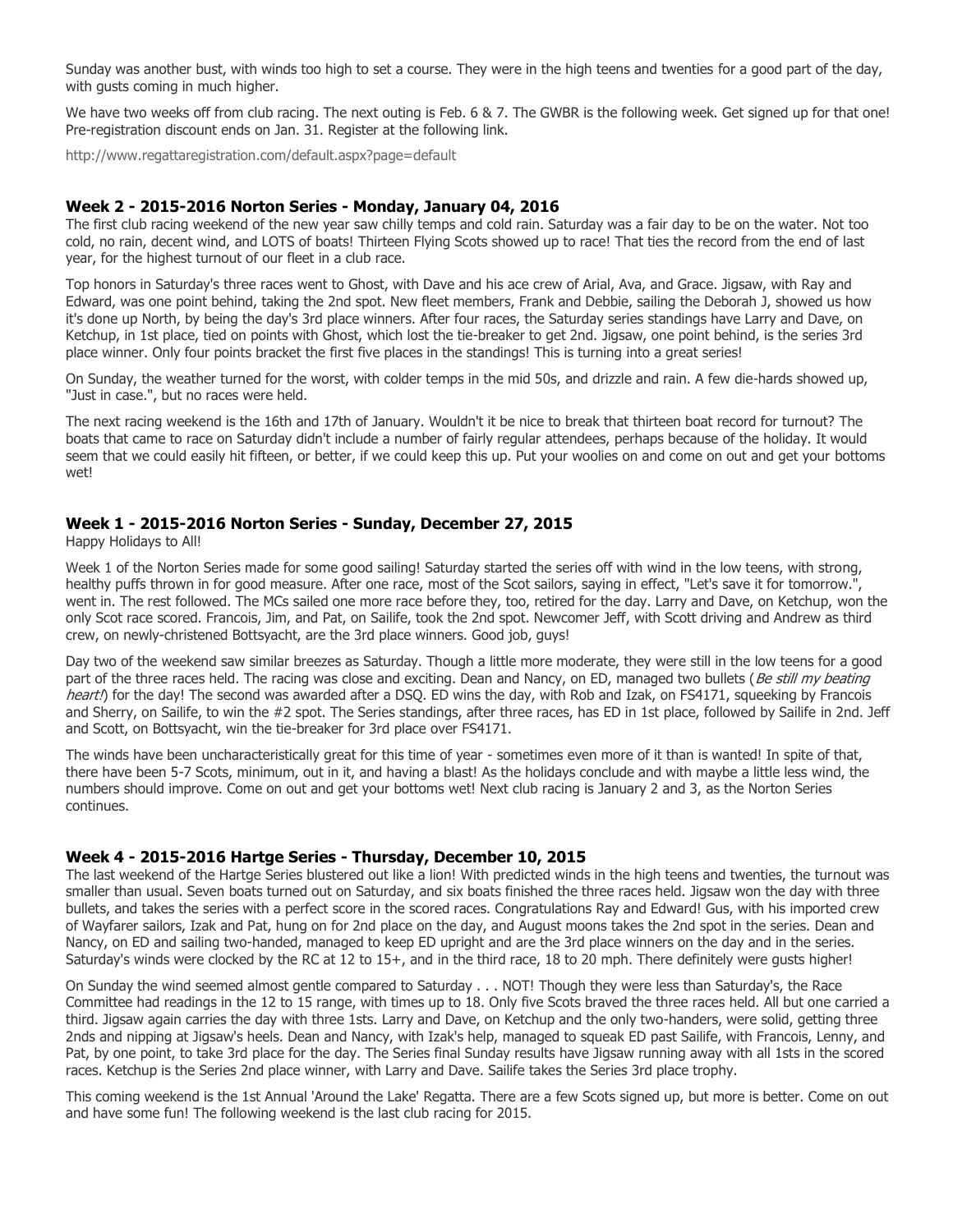# **Week 3 - 2015-2016 Hartge Series - Tuesday, December 01, 2015**

This will be the first time this synopsis is not a first-hand account of the weekend. There WAS racing! Three races each day, and rumor has it that the sailing was fine, with lots of thrills and a little drama thrown in to make things interesting. Nine boats came to the line each day, with a total of fourteen different Scots out racing for the weekend!

Ray and Edward, on Jigsaw, took top honors on Saturday. Larry and Dave, on Ketchup, won the tie-breaker with Sherry and Dave, on Ghost, to win the 2nd spot. The Series standings, adjusted for Race Committee compensation, have Jigsaw in 1st, with Gus and Tara, on August Moons, in 2nd, and Francois and Sherry, on Sailife, in the 3rd spot.

Sunday's results were close. Jigsaw and Sailife were tied on points, but Jigsaw's two bullets to Sailife's one sealed the deal. Sherry and Dave, on Ghost took 3rd for the day. The adjusted Series standings show Jigsaw in 1st place, Sailife in 2nd place, and Ghost in 3rd place.

One more weekend in the Hartge Series, this coming weekend. Get out and go racing!

## **Week 1 - 2015-2016 Hartge Series - Monday, November 02, 2015**

The first weekend of the Hartge Series had beautiful weather for sailing. Winds were 10 to 12 on Saturday, and around 8 on Sunday. Six Scots showed up to race on both days, but only two of those sailed both days. In addition, two skippers were out each day due to race committee and safety boat duty. After three races on Saturday, August Moons is in the lead, followed by ED, and then Volée. It was good to see Long Tall Sally out for the first time this season, and Jack did a respectable job holding her down, single-handing in Saturday's breeze.

Sunday's three races were dominated by Ghost, with three bullets. Sailife got all three 2nds, and FS4171, (Rob and Jerry), tied on points with August Moons, wins the tie-breaker to take the 3rd spot.

Sherry got some very nice photos while on safety boat Saturday. A few have been added here to spruce the place up a bit. You can see all of her shots, plus some phone camera pics of Dean's from Sunday at the Dropbox link below.

<https://www.dropbox.com/sh/a19ms7lnlt4jj2x/AAB5S4RLgCJ9gcOHPm1XLzFia?dl=0>

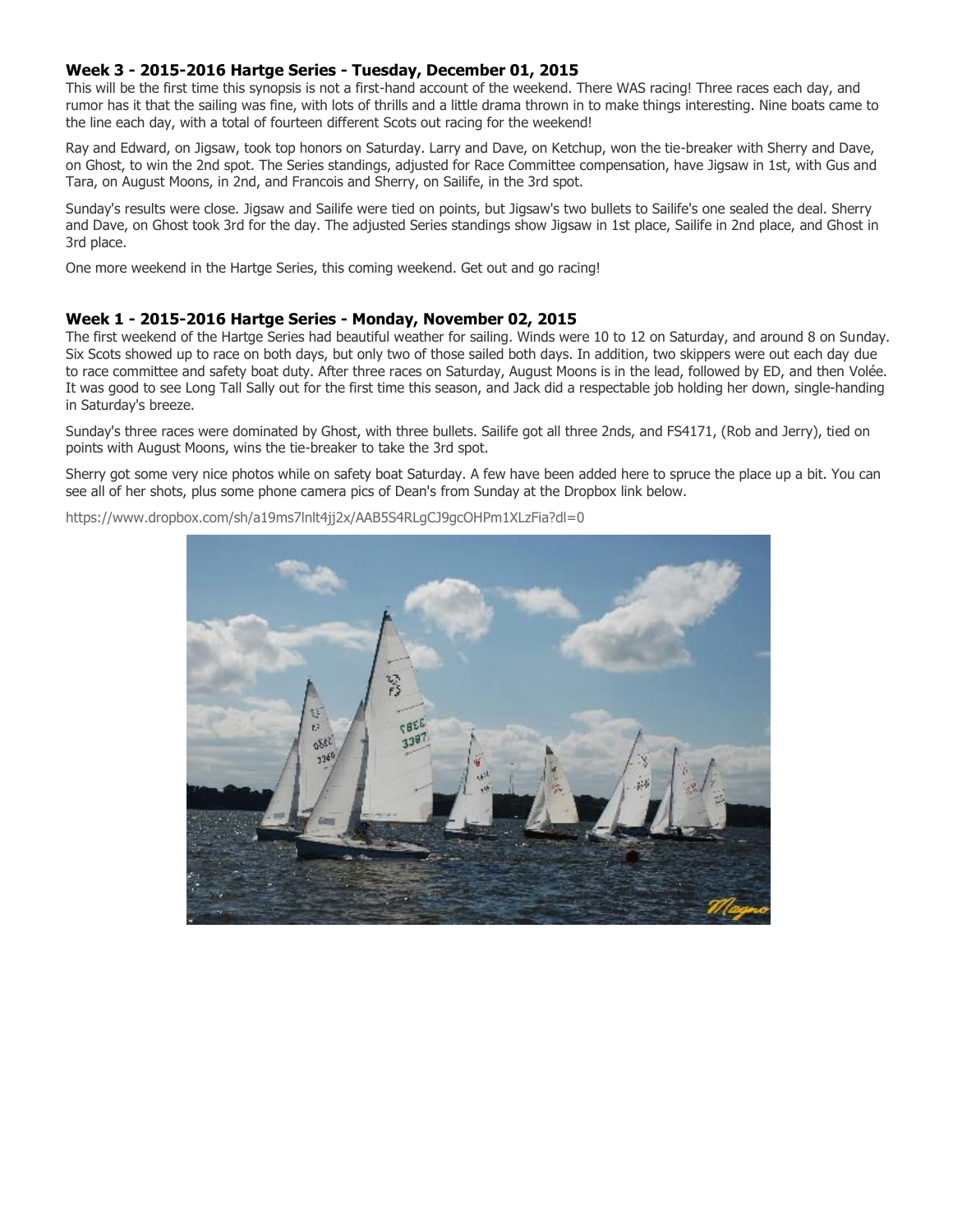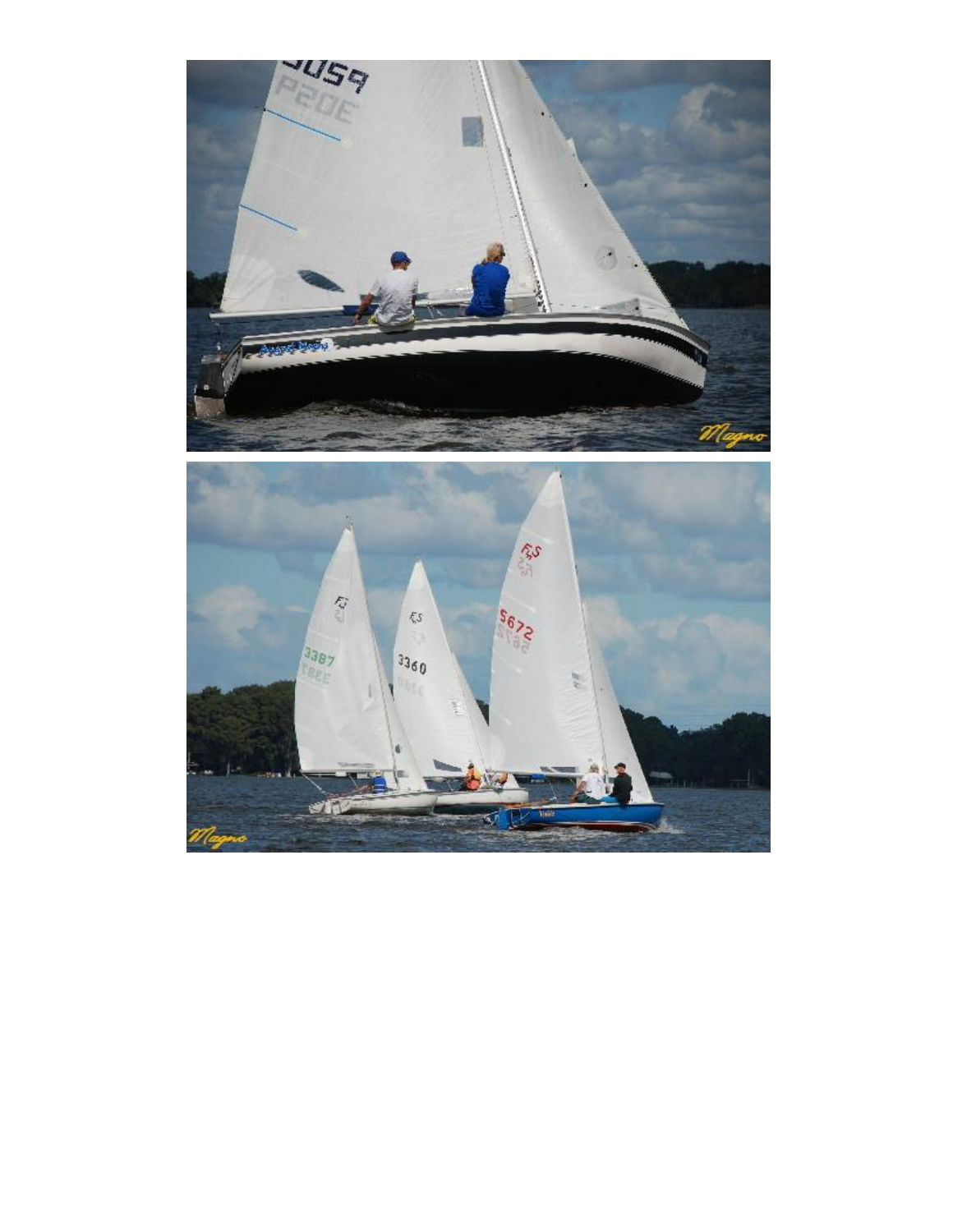

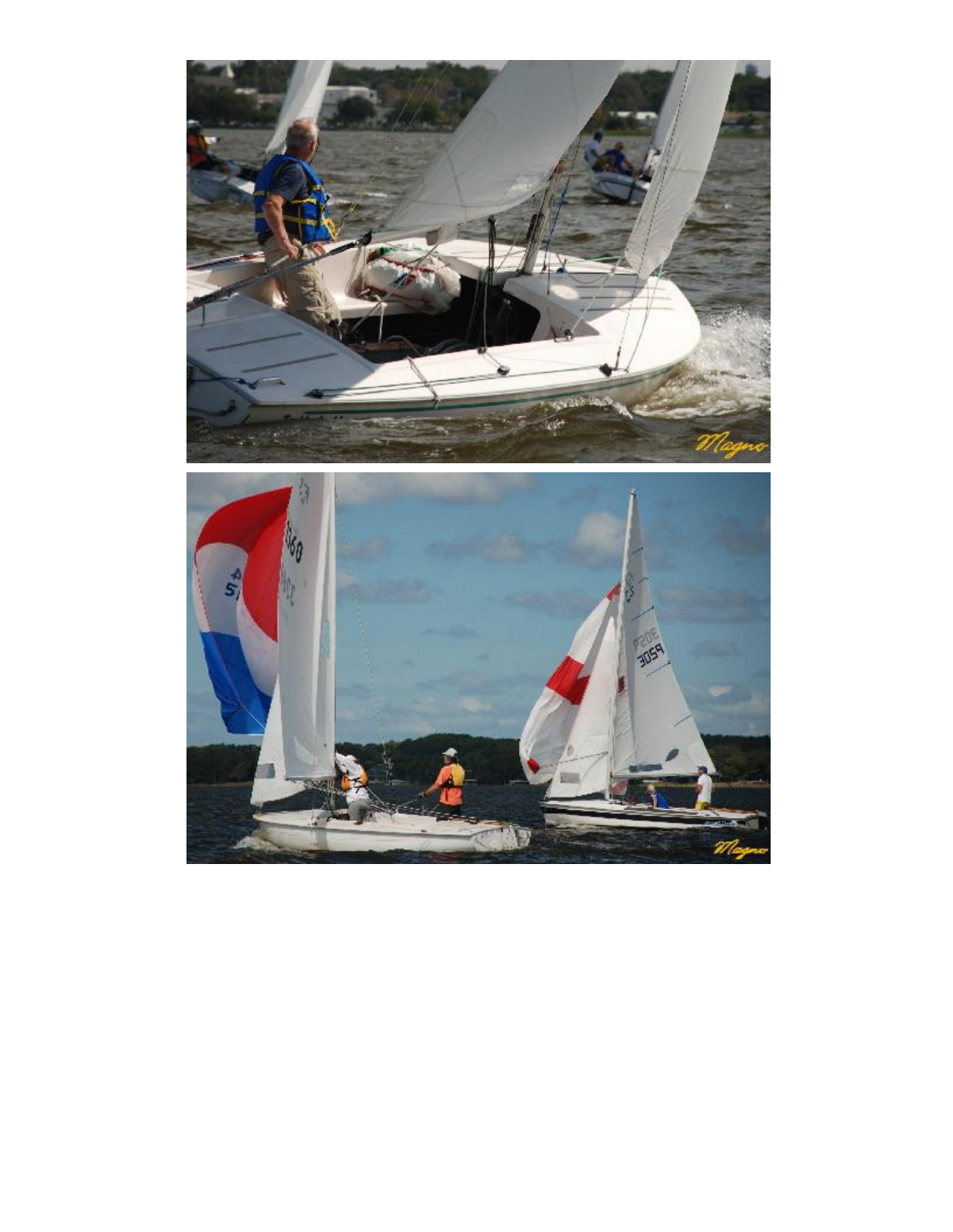

## **Week 4 - 2015-2016 Keenan Series - Wednesday, October 21, 2015**

The final weekend of the Keenan Series. Eighteen races were sailed, out of a possible twenty-four, nine on Saturdays and nine on Sundays. It has been a pleasant surprise to have this many sailable days this early in the season. Last year we sailed fourteen races in the Keenan. The year before, thirteen. Just sayin', so far, so good! And the turnout! It has been very good from the beginning. We have been getting nine Scots on the line on multiple racing days! On Saturday, the high water mark, so far this year - TEN Flying Scots out to race! We were helped along by guest racers Robin and Leanne, who just purchased FS 5977 from Ray, and will be sailing it out of Davis Island. They spent the day with us and did quite well for themselves in a new boat.

Now for the weekend's racing - Saturday's winds were light and variable, about 4 to 8 mph. The RC got in three races. Jigsaw took the day, with Sailife coming in 2nd. Guests Robin and Leanne took 3rd spot on the day in FS 5977. Nice job in a new boat! For the Series Final Result, Jigsaw is the Keenan Saturday Champion. Sailife is 2nd, and Ghost takes the 3rd spot.

Sunday was like turning a page from Saturday! Winds starting out at 10 to 12, and climbing in the second and third race to 14 and 18! Five Scots braved the strong breeze, and most everyone that could, took a third crew on. It was a wise decision. The courses were long, and the puffs were strong! Though there were only a few boats out, the competition was as fierce as the wind! Ray, Bob, and Edward, on Jigsaw, took the day again with three bullets. August Moons, with Gus and James sailing one of two double-handers,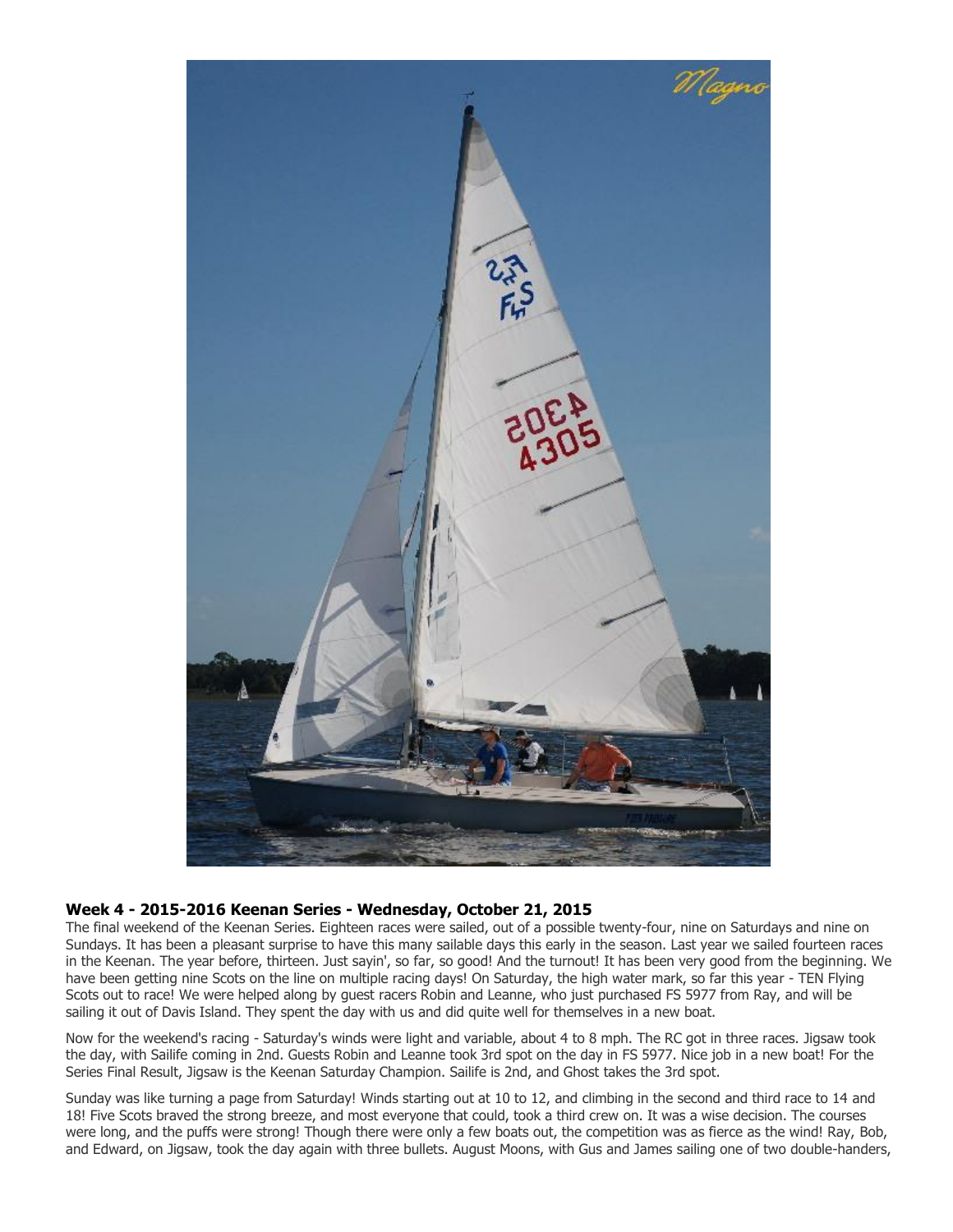took 2nd spot for the day. Great job, guys! Dean, Nancy, and Lenny, sailing ED, got 3rd place honors for the day. For the Keenan Series Sunday Championship Final Results, Sailife is on top, followed by August Moons. ED rounds out the trophies with a 3rd.

Lots of stuff going on. This weekend is the third-in-a-row club racing weekend, and the last for a minute or two. Next weekend is the Youth Foundation Inland Lakes Regatta, followed by . . . you guessed it . . . another club race weekend! We have new members coming into the fleet, too. Frank, a snowbird from the DC area, is joining us. He will be sailing in the Wife-Husband Regatta over at Davis Island this weekend, and then bringing his boat over. And Ruby, FS 5690, has been sold. It will stay at the club under a new owner and fleet member. Wonder who? Lastly, a boat, from Ar-Kansas, is rumored to be coming around after the first of the year. We seem to be getting an awesome "dry" fleet. Let's get some of these boats wet!

## **Week 3 - 2015-2016 Keenan Series - Friday, October 16, 2015**

Tough racing last weekend. The wind was not very cooperative. On Saturday, the race committee got in one race, barely, before the wind pooped out. ED took a surprise 1st place after Ghost and Sailife, deep in competition, sailed past the finish on the outside. Thank you, guys! Several boats did not finish in the time allotted, as the wind died. Ghost, Jigsaw, and Sailife lead the series, in that order.

Sunday's winds did not start out much better than the day before, but there was enough to run three races. By the third race, the breeze had come up nicely. Sailife is firmly in 1st place for the series, followed by August Moons. ED is tied with Ghost for 3rd, with ED winning the tie-breaker for that spot.

The big news for THIS weekend was the turnout! We had nine Flying Scots on the line - both Saturday AND Sunday! And they weren't even the same boats! Eleven different Scots out this past weekend. That is awesome!

# **Florida Flying Scot District News - Tuesday, October 06, 2015**

Congratulations go out to the LESC sailors who competed in the first district point series regatta of the season, down in Coconut Grove. Sherry and Scott, sailing FS1885 Ghost, took 4th place overall. Dave and Arial, sailing Randy's FS5697 Dream, were next with 5th place. What a great showing in a tough bunch of Scot sailors! There were twenty boats signed up for this first of seven district regattas, and fourteen boats were scored. The winds on Saturday were in the 20s, and these guys managed what they did with only two-person crews! It isn't hard to believe that the good karma from Ghost's only other owner in its long life was there to help.



This group is showing the way for more LESC Scots to start travelling to these regattas. It's good to finally have club members sailing in the district series who claim LESC as their home club! There will be district regattas that are much closer and easier to attend coming up. Sarasota in November, Jacksonville in December, Charlotte Harbor in January, Davis Island, (Tampa) in March, and Merritt Island in April. Of course, there is our own GWBR in February, which is #5 in the series. Check out the Flying Scot Events Schedule link, just below the club racing results, in the right column.

## **Week 2 - 2015-2016 Keenan Series - Tuesday, September 29, 2015**

This is going to be easy!

On Saturday, the Race Committee managed to get in two races in light and flukey air, before deciding to call it a day. Sailife takes the two-race day with a 1st and a 3rd. For the Saturday Series to date, Ghost, with Dave and Arial, are in 1st place. Sailife and Jigsaw are tied on points, with Francois and Sherry winning the tie-breaker for 2nd place. Jigsaw's Ray and Jim are in 3rd.